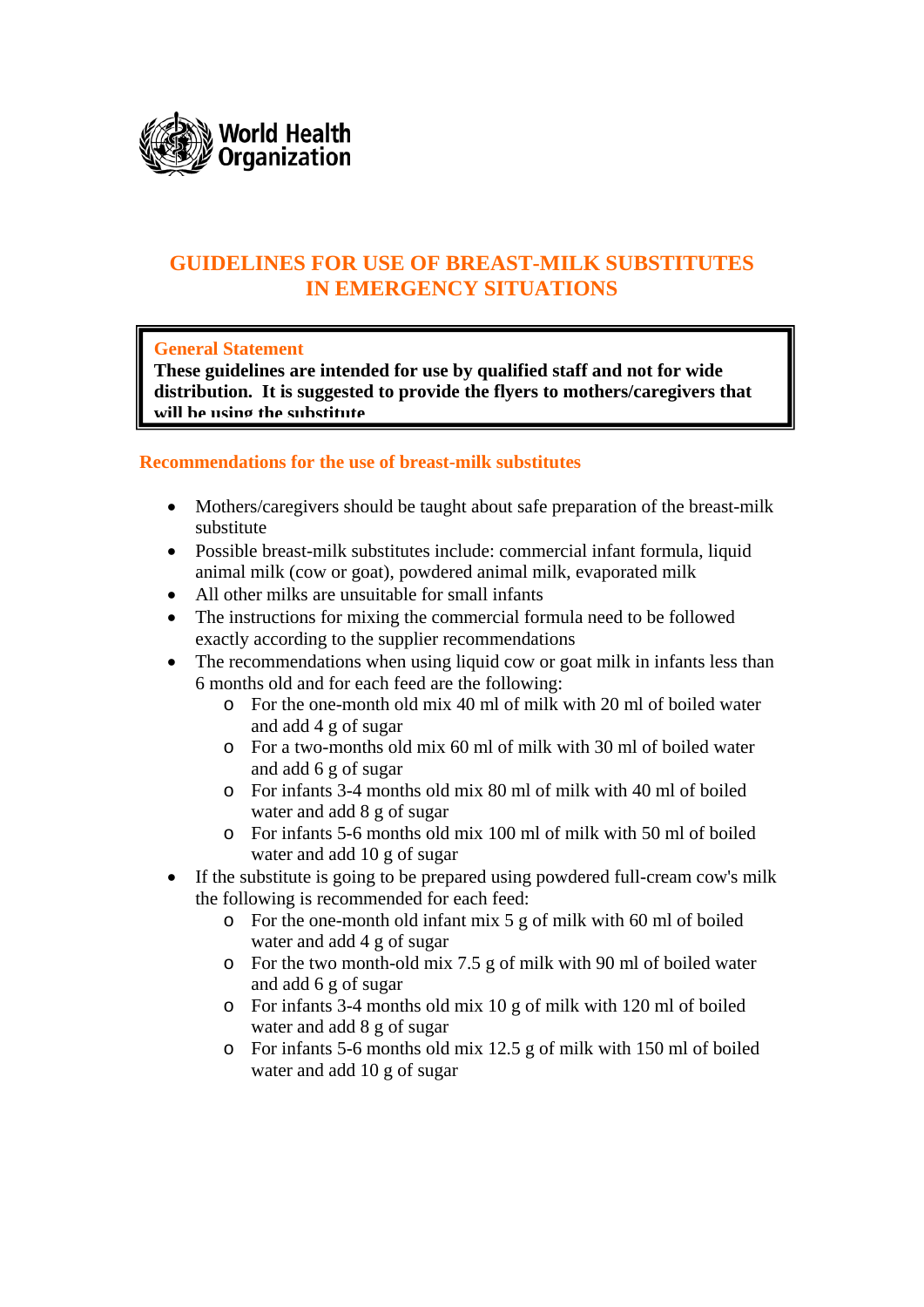- The following is recommended for preparing a substitute using evaporated milk and for each feed:
	- o For the one-month old mix 16 ml of milk with 44 ml of boiled water and add 4 g of sugar
	- o For the two-month old mix 24 ml of milk with 66 ml of boiled water and add 6 g of sugar
	- o For infants 3-4 months old mix 32 ml of milk with 88 ml of boiled water and add 8 g of sugar
	- o For infants 5-6 months old mix 40 ml of water with 110 ml of bolied water and add 10 g of sugar
- For all breast-milk substitutes it is recommended to follow basic hygienic measures for preventing infections:
	- o Wash hands with soap and clean water
	- o Clean all utensils, containers and cups with soap and clean water
- Mothers/caregivers should give the infant a micronutrient supplement every day
- The breast-milk substitute should be fed by cup

### **Illustrated demonstrations to prepare the different breast-milk substitutes are attached**

### *For further information, contact:*

#### **Randa Jarudi Saadeh**

**Scientist** World Health Organization Nutrition for Health and Development Tel: +41 22 791 3315/3878 Fax: + 41 22 791 4156 E-mail: Saadehr@who.int

#### **Zita Weise Prinzo**

Technical Officer World Health organization Nutrition for Health and Development Tel: +41 22 791 4440 Fax: +41 22 791 4156 E-mail: [weiseprinzoz@who.int](mailto:weiseprinzoz@who.int) Or **Chantal Gegout**  Nutritionist Nutrition for Health and Development Tel: +41 22 791 4233 E-mail:gegoutc@who.int

#### **Kunal Bagchi**

Regional Adviser, Nutrition Eastern Mediterranean Region Tel: 202 670 25 35 Fax: 202 670 24 92/94 E-mail: bagchik@emro.who.int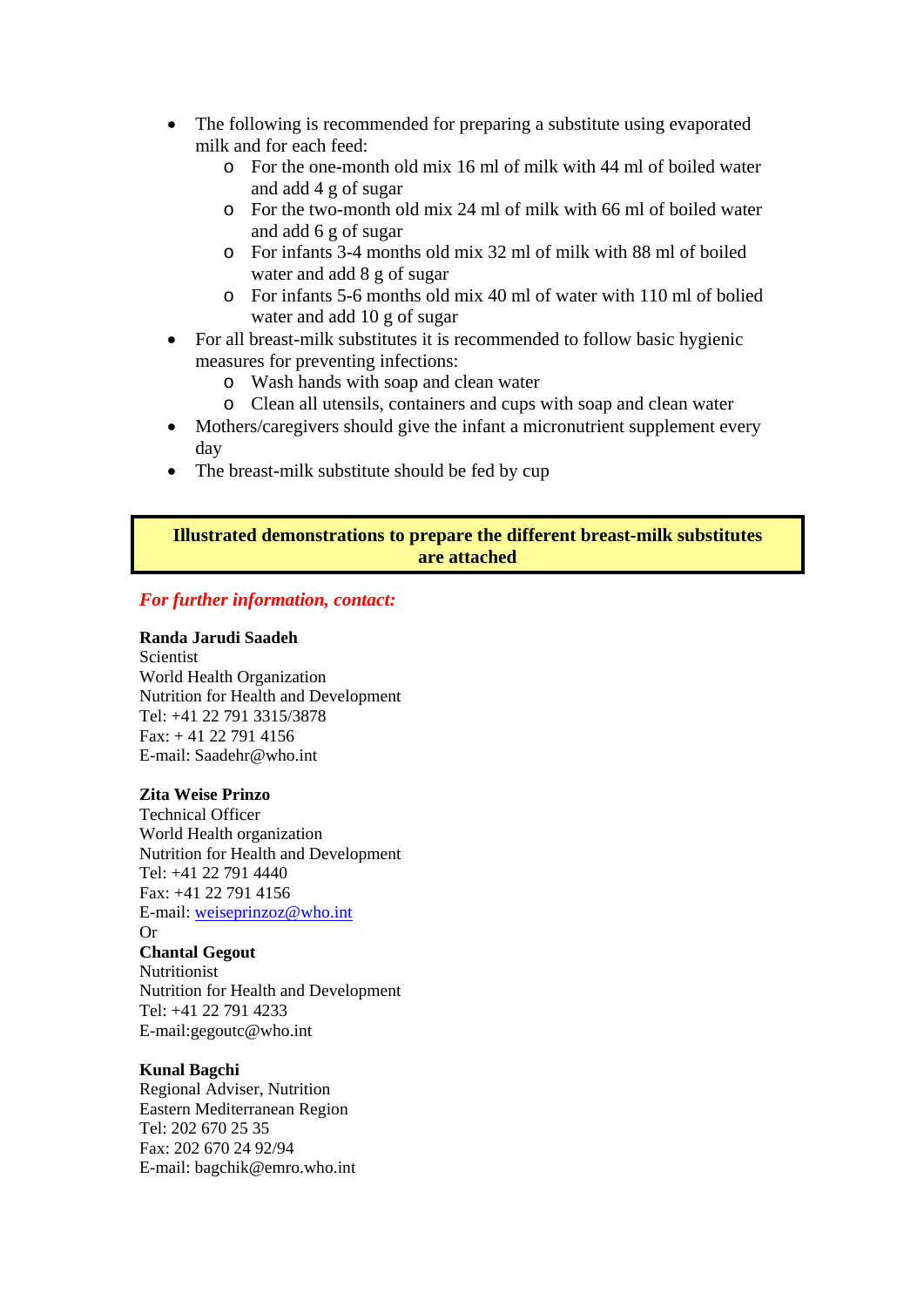## **HOW TO PREPARE COMMERCIAL FORMULA**













- Wash your hands before preparing the formula.
- Make \_\_\_\_ ml for each feed. Feed the baby \_\_\_\_ times every 24 hours.
- Always use the marked cup or glass to measure water and the scoop to measure the formula powder. Your baby needs scoops.
- $\blacksquare$  Measure the exact amount of powder that you will need for one feed.
- Boil enough water vigorously for 1 or 2 seconds.
- Add the hot water to the powdered formula. The water should be added while it is still hot and not after it has cooled down. Stir well.
- Only make enough formula for one feed at a time. Do not keep milk in a thermos flask because it will become contaminated quickly.
- $\blacksquare$  Feed the baby using a cup. Discard any unused formula, give it to an older child or drink it yourself.

**Wash the utensils.** 

Come back to see me on \_\_\_\_\_.



INFANT FEEDING COUNSELLING FLYERS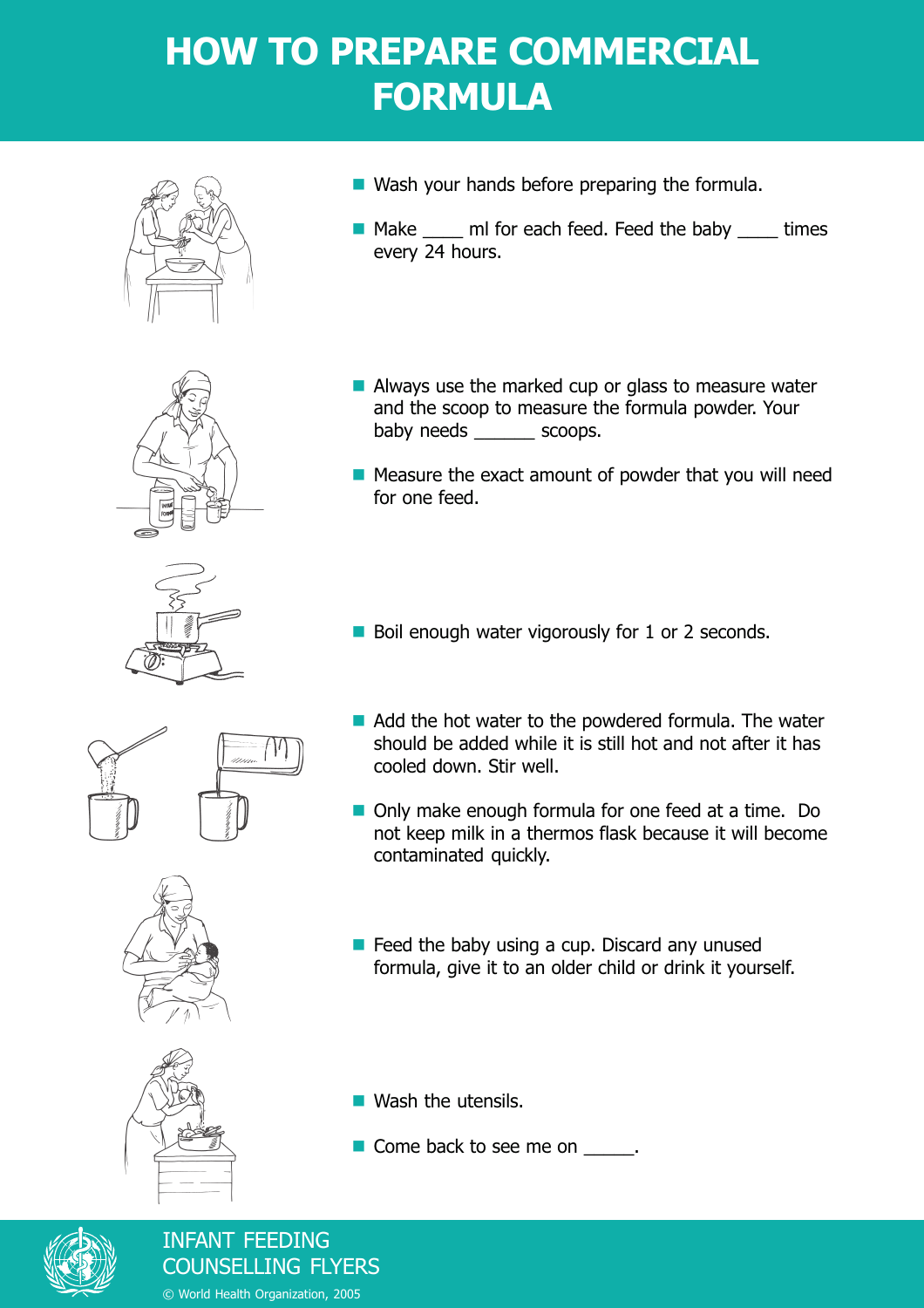## **HOW TO PREPARE FRESH MILK**





Always use the marked cup or glass to measure water and milk.



 $\blacksquare$  Fill the cup or glass to the "water" mark with the water. Put the water into the pot. Fill the cup or glass to the "milk" mark with the milk. Add the milk to the water in the pot.

**Measure the sugar by filling the spoon until it is level/** rounded/heaped (circle one). Add\_\_\_\_\_ spoonfuls to the liquid. Stir well.

- $\blacksquare$  Bring the liquid to a boil and then let it cool. Keep it covered while it cools.
- $\blacksquare$  Feed the baby using a cup. Discard any unused formula, give it to an older child or drink it yourself.

**Nash the utensils.** 

Give your baby a micronutrient supplement every day. You can get it from \_\_\_\_\_\_ or can buy it. It will cost \_\_\_\_\_.

■ Come back to see me on \_\_\_\_\_.



**NULTIVITAN** 

INFANT FEEDING COUNSELLING FLYERS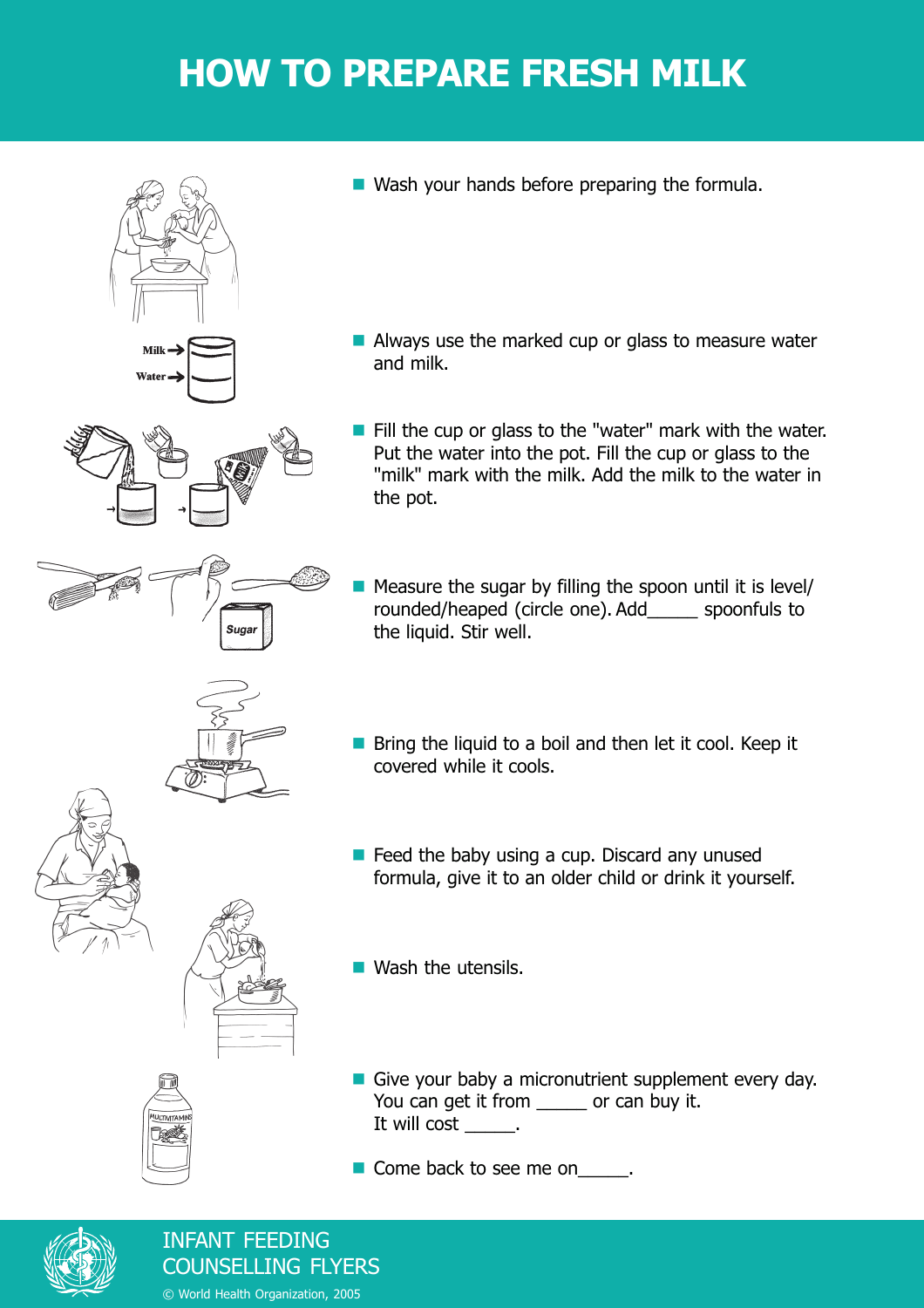## **HOW TO PREPARE POWDERED FULL-CREAM MILK**



Wash your hands before preparing the formula.

- Always use the marked cup or glass to measure water and a spoon to measure the powdered milk.
- $\blacksquare$  Boil enough water vigorously for 1-2 seconds and then let it cool. Keep it covered while it cools.
- $\blacksquare$  Measure the powdered milk by filling the spoon until it is level/rounded/heaped (circle one). Put spoonfuls in the marked cup or class.



ULTIVITA

 $\blacksquare$  Measure the sugar by filling the spoon until it is level/ rounded/heaped (circle one). Put \_\_\_\_\_ spoonfuls in the marked cup or class.



- Add a small amount of the boiled water and stir. Fill the cup or glass to the mark with the water.
- $\blacksquare$  Feed the baby using a cup. Discard any unused formula, give it to an older child or drink it yourself.

**Wash the utensils.** 

- Give your baby a micronutrient supplement every day. You can get it from \_\_\_\_\_ or can buy it. It will cost \_\_\_\_\_.
- Come back to see me on \_\_\_\_\_.



### INFANT FEEDING COUNSELLING FLYERS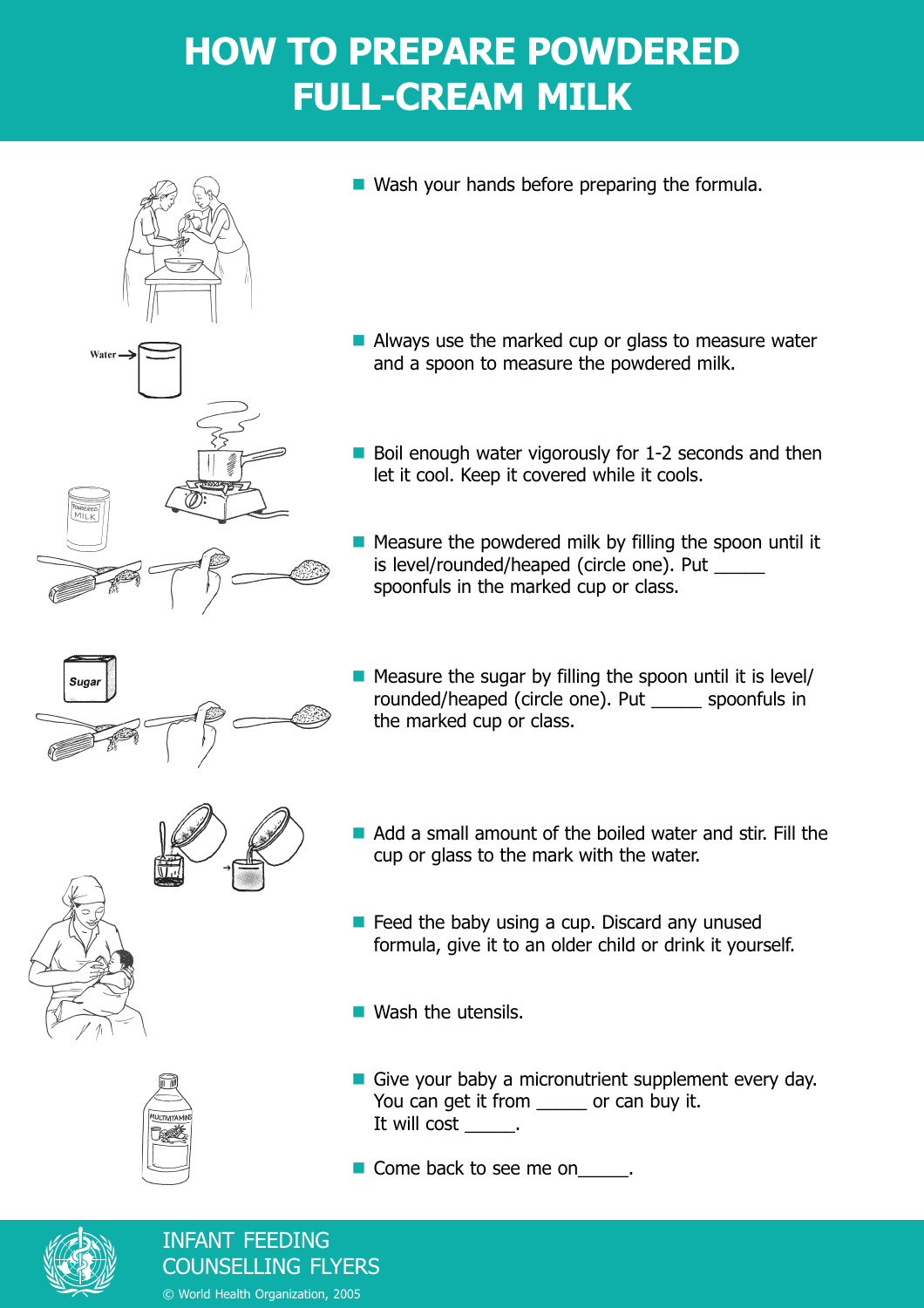# **HOW TO PREPARE EVAPORATED MILK**









- Make \_\_\_\_\_ml for each feed. Feed the baby \_\_\_\_\_ times each day (24 hours).
- Always use the marked cup or glass to measure the milk and water.
- Fill the cup or glass to the "milk" mark with the milk. Put the milk into the pot. Fill the cup or glass to the "water" mark with the water. Add the water to the milk in the pot.
- $\blacksquare$  Measure the sugar by filling the spoon until it is level/ rounded/heaped (circle one). Put in \_\_\_\_\_ spoonfuls.
- Add the sugar to the liquid. Stir well.
- Bring the liquid to a boil and then let it cool. Keep it covered while it cools.
- $\blacksquare$  Feed the baby using a cup. Discard any unused formula, give it to an older child or drink it yourself.
- **Nash the utensils.**
- Give your baby a micronutrient supplement every day. You can get it from \_\_\_\_\_ or can buy it. It will cost \_\_\_\_\_\_.
- Come back to see me on \_\_\_\_\_.



INFANT FEEDING COUNSELLING FLYERS

© World Health Organization, 2005

- 
- 

**NULTIVITAN**